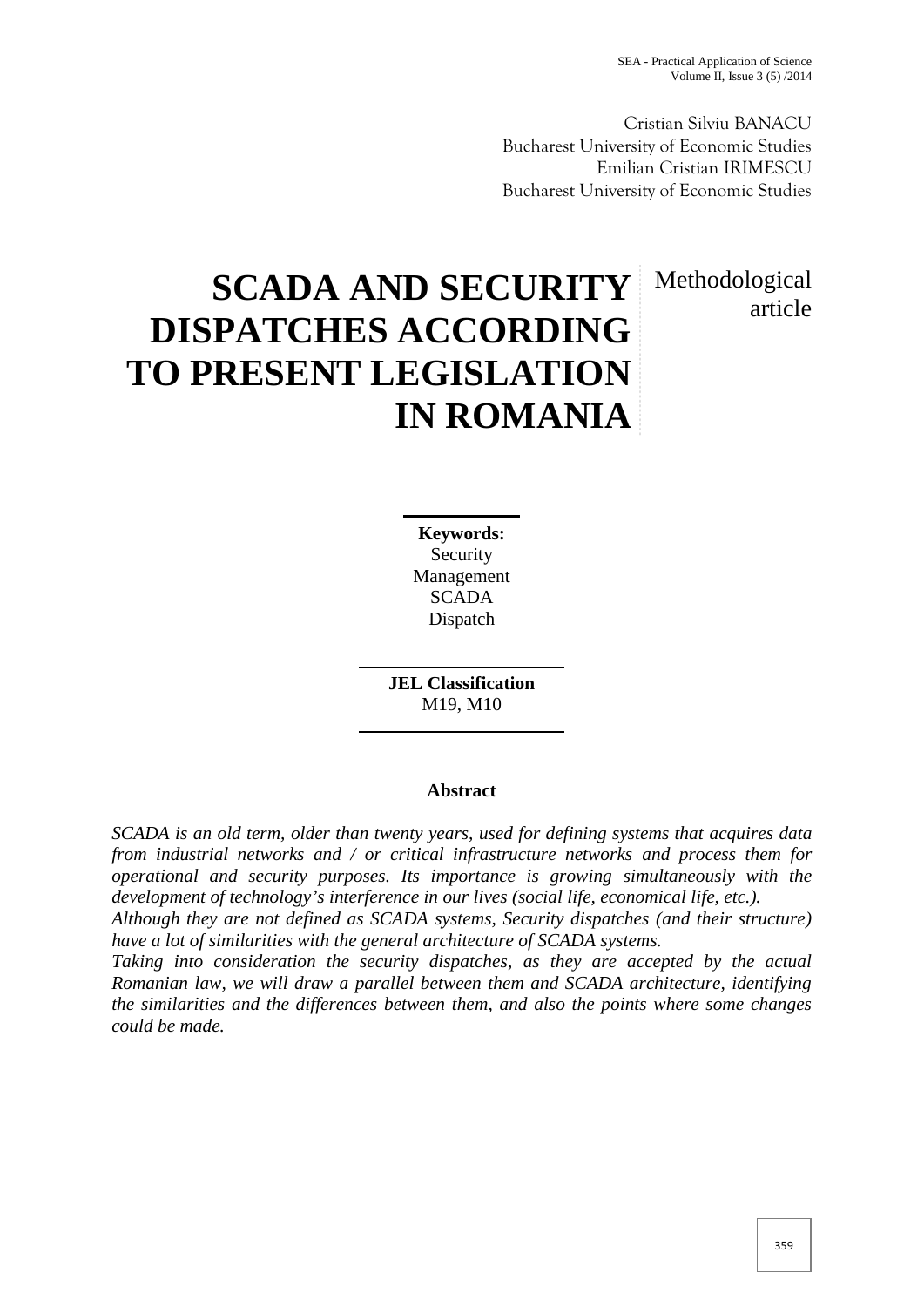## **1. INTRODUCTION – SECURITY AND SCADA**

The past ten years are characterized by an important transition in our life, in our social and economic life, from the classical ways of doing things to automatized and technological ways. These days, technology is everywhere, and almost all aspects of today life are computerized.

If we say that security is not an exception, SCADA systems are the expression itself of technology penetrating our day by day life and business.

While first security activities took into consideration clear and local sites, with SCADA the security operations move to the next level, taking into consideration industrial networks and critical infrastructure networks, with a major impact for the life and society from many points of view (Radvanovsky, 2013).

## **1.1 Security, security systems and Security dispatches to SCADA**

In the security history, electronic security is the first recorded step after the first classical security approach. If security is a term that exists (in various forms) from the beginning of civilization, electronic security is a term that is more present in our lives starting with the 80's and 90's. The first video cameras and the beginning of television coincide with the first CCTV systems (Close Circuit Television).

Moving forward, based on electronic security systems and new telemetry technologies, and also based on first SCADA systems, we have the onset of the SCADA used for security purposes.

In fact, based on SCADA architecture, the industrial networks and critical infrastructure networks operators started to develop tools that also protect them, in parallel with monitoring the networks. After that, that principle was also developed to other applications, not only for industrial and critical infrastructure networks (in fact the industrial network term, as presented in literature (Knapp, 2011) was extended to other commercial activities – video surveillance based on IP technology is an example for that). Another result of this is the Security dispatches, both for alarms and video surveillance.

Security dispatches, as they are accepted by our legislation, are central stations, based on servers and databases (the hardware and software components) that communicate all over the country, with secured protocols over some communications mediums (internet, wired, radio, etc.) with alarm control panels installed in remote locations (control panels connected to various detectors). Maybe this definition seems quite unclear at this moment, but it will be clearer when we will analyze the SCADA general structure.

## **1.2 SCADA - general notions**

SCADA is a general technical term that defines a system which acquires data from several terminals

and processes them in a central station. The name came from Supervisory Control and Data Acquisition.

First, SCADA systems were used in industrial processes. Now, there are a lot of applications for SCADA, like infrastructure networks (water, oil, gas, etc.), facility processes (heating, security, access, energy consumption, etc.). In fact, today SCADA systems are part of the industrial networks, as they are defined in the literature (Knapp, 2011).

Each SCADA system has several general components, as shown in the next image – figure 1. Later (in this paper) we will use this architecture to draw the parallels between SCADA systems and Security Dispatches.

In general terms, the four main components represent:

Sensors: various types of sensors, specific to the activity that is monitored by the SCADA system. For example, there can be temperature sensors, pressure sensors, flow sensors, etc.

- Automation: devices that can automatic control different processes (temperature, fluid flow, etc.);

Remote control units or Programmable logic controllers: here we refer to electronic devices that convert data from sensors into digital information, information that will be sent to the control center.

The control center (also called master control system (Radvanovsky, 2013)) is the brain of the SCADA system. Here all information is centralized, and decisions are made based on logical criteria.

Human interface: with the human interface (generally PC units) operators can administrate the control center and also operate it.

Communication between sensors and remote control units and the communication between remote control units and the control center can be wired or based on a telemetry system. In the second case we can talk about SMS, GSM or GPRS technology (or other communication solutions).

SCADA systems have some general features. We nominate here some of them:

SCADA systems are centralized systems, which have a central hardware and software platform and a variety of sensors (inputs) and automation (output action);

Technically speaking, SCADA systems are systems based on a data base. This fact is direct linked to the centralized aspect of SCADA and is a technical reflection of it;

SCADA systems are built to cover large areas (long or wide);

SCADA systems are open systems, which can be modified in time, updated or modified according to new necessities or problems. For this we consider physical modification (quantitative)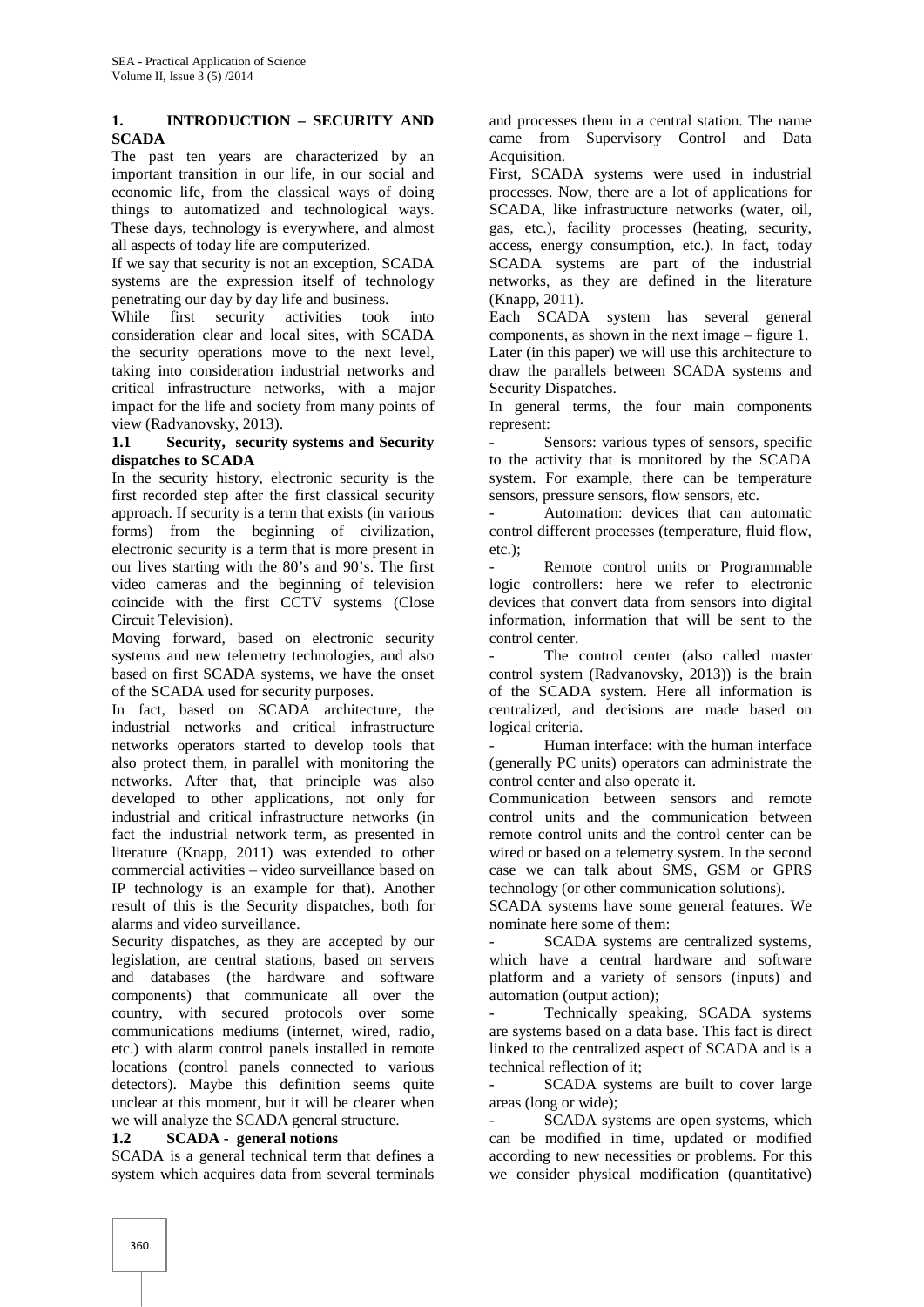and / or structure modification (logical actions from the control center);

SCADA systems are reactive systems, which can in an automatic way react to some detected situations (according to the rules from the control center). In some cases, SCADA systems can also be proactive systems, but only in case in the control center is used a heuristic approach and not a logical one. In this case we have systems with 2. initiative, term that is frequent used in correlation 2.1 with the heuristic approach (Golu, 1975);

According to last trends in technology more and more specialist talks about Next Generation SCADA. This is a hybrid between SCADA and cloud computing. In fact the system is quite the same, only the servers and the data base (complete or partial) being in cloud.

Another trend in today's technology is mobility. SCADA also adopted this new feature, integrating new portable devices (smartphones, tablets, etc.) into the human interface category (Figure 1).

### **1.3 Legislative framework and organizations**

The main law governing security activities and also security dispatches in Romania is Law no. 333 from 2003, regarding guarding of objectives, good, valuables and personal protection. This law was completed in time by some additional acts, like Law no. 40 from 2010, Government decision no. 301 from 2012 and some other minor decisions.

The main Government decision that defines the security dispatches activity is decision no. 301 from 2012. In Chapter VI we have full details about the functionality of this activity.

Strictly regarding the SCADA systems, we do not have in Romania any law to regulate this technology.

The main European standard regarding security dispatches (alarm monitoring and receiving center) is SR EN 50518:2011 (requirements for the location and construction, technical requirements, procedures and requirements for operation). This standard is also adopted as a Romanian standard.

In Romania, the most important association for security technology is ARTS (Romanian Association for Security Technique) and another security association (this time an international one) is ASIS International. Regarding SCADA there is no professional associations directly linked to this domain. Generally, IT & C associations also approach this domain.

Internationally we can find some standards regarding SCADA systems, but mostly for critical infrastructure systems, and not necessarily with a security approach. Examples are NERC Standards, which practically refer to critical infrastructure and how to protect it. The Nord American non-profit organization standards refer to Physical Security, Incident Reporting, Personnel & training, etc.

Also regarding SCADA we can talk about ISA – 99, an important set of automation standards, issued by The International Society for Automation. Its role is to protect SCADA (and indirect the industrial network or the critical infrastructure network) and to create a mainframe for this activity.

# **2. KNOWLEDGE STAGE**

# **2.1 Knowledge stage in security systems**

Thegoalof this paper is to underline the involvement of technology in security. Therefore, we will outline some works about electronic security from other countries, because in our country this type of literature practically doesn't exist.

Unfortunately, there are not too many international books about Security dispatches either. Generally, we find books about video surveillance and security, like Closed Circuit Television by Joe Cieszynski and Digital Video Surveillance and Security by Anthony C. Caputo, and books about general surveillance, like Surveillance and Threat Detection: Prevention Versus Mitigation by Richard J. Kirchner, Jr. Obvious, all these are the base of security dispatches. Unfortunately they are not considered as a whole and presented from an integrated approach.

#### **2.2 Knowledge stage for SCADA**

If Romanian literature is very weak developed regarding SCADA systems, international literature abound in books about SCADA and SCADA with security applications and security interference. Handbook of SCADA/Control Systems Security, by Radvanovsky and Brodsky is an example that presents SCADA notions, starting from information security, but with references to Physical Security Management, Risk Management, etc. The book also presents the security treats for the SCADA system itself, this being a major operating issue.

Another book, but better focused on security for critical infrastructure than on its security is Industrial Network Security: Securing Critical Infrastructure Networks for Smart Grid, SCADA, and Other Industrial Control Systems by Eric Knapp. The book underlines an approaches directly the importance of securing industrial networks.

From what could be seen from the international literature, we can observe a double way between security and SCADA: security with SCADA and security for SCADA. Both approaches are very important and only with them together there could be a satisfying result for big industrial networks.

#### **3. A PARRALEL BETWEEN SCADA AND SECURITY DISPATCHES**

To understand how SCADA systems and Security dispatches interferes, we will analyze this topic from two points of view. First, we will try to identify from the structure approach how Security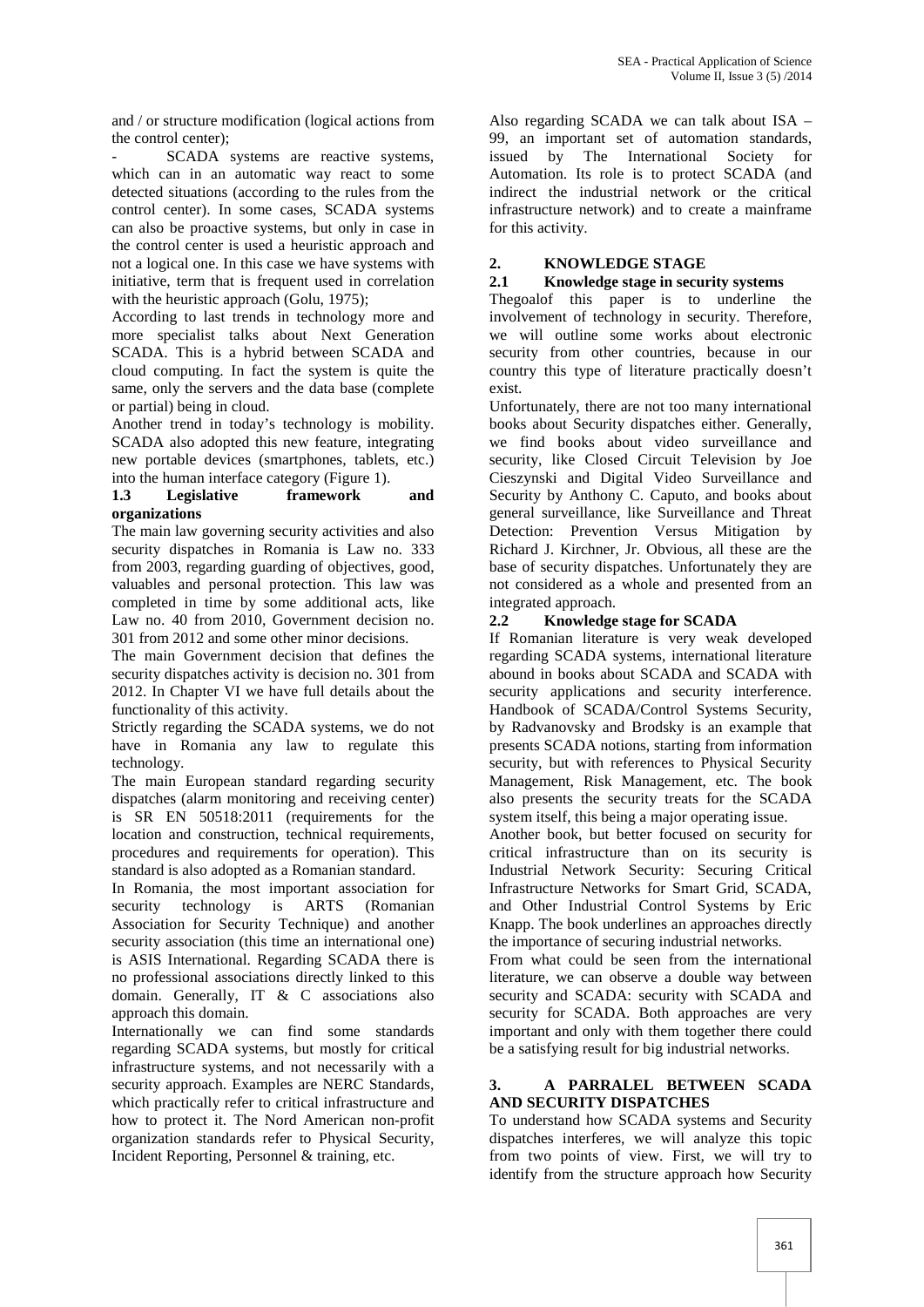dispatches as accepted by our actual law are similar with SCADA systems and second we will analyze how the functionality of Security Dispatches is similar with general SCADA functionality structure.

#### **3.1 Structural approach**

As described in the previous chapter, SCADA systems have some main components (parts). These parts are: sensors and automations, remote control units, a control center and one or more human interfaces. Next we will analyze for each of these components the correspondent of a Security dispatch.

Sensors: for this category we have for Security dispatches a lot of detectors, based on many technologies. For example, we have presence detectors, based on infrared or Doppler technology, infrared barriers based on infrared technology (infrared beam), pressure sensors, glass break sensors based on sound detection, smoke detectors, etc.

Automation: this is the part where SCADA is not very well represented. We have only a few devices used to action remotely (in case of smoke detection to open some smoke windows, unblock doors, etc.). Remote control units: the correspondent for this SCADA component is the alarm control panel. Its function is to transform the information from the detectors in analogical information and to transmit it (wired or on telemetry system) to the control room. Also, the alarm control panel can command some automation like unblocking doors, opening windows in case of smoke, etc.

Regarding telemetry system, even the communication medium is a classical one (radio, internet, LAN, etc.) in both cases (standard SCADA systems and Security dispatches) the structure design assume protocols for communication. These protocols can be standard or customized communication protocols.

Control center: for this term we have a high similitude between general SCADA systems and Security dispatches. In both cases we talk about servers, with backup features, running with software built on databases structures.

Human interface: this part is more important on Security dispatches than on SCADA systems. The difference appears from due to human factor. On Security dispatches, human factor is still very important, and sometimes is very important in decision making. For SCADA systems, the human factor is not so important in decisions, generally decisions are automatically taken, and human factor is more present with an observer role and as operator for the logical rules for the server.

#### **3.2 Functional approach**

Regarding functionality, we will focus on the features presented in chapter about general notions.

centralized systems: both general SCADA and Security dispatches are centralized systems, based on a server running a database application;

open systems: on Security dispatches we can monitor as many alarm control panel we want. The structure is open, also from a quantitative approach, regarding the type of the control panel and regarding the communication type (wired or telemetry);

reactive systems: based on a logical approach (and not a heuristic one) Security dispatches react to different sensors via alarm control panels;

communication protocols: also SCADA systems and Security dispatches use standard or customized protocols to communicate between the controllers (or alarm control panels) and the central station;

## **4. ECONOMIC ADVANTAGES OF SECURITY DISPATCHES AND SCADA SYSTEMS**

When we talk about the advantages of using SCADA systems we practically refer to the advantages of using automatic control and commands instead of using human interface systems with human surveillance and decision.

If the advantages of automatic control and decision are hardly quantifiable, the advantages of automatic data acquisition, almost in real time and from a wide geographical area are incontestable and with an important economic impact.

To understand that we will use a short example provided by the electric energy industry. A good example can be the photovoltaic networks, with 20 or 30 sites spread across hundreds of kilometers. In the case, for the maintenance engineers the challenge is to find as soon as possible all the power failure alarm notifications and to diagnose and fix the problems. The best solutions for this situation is to integrate all this sites in a SCADA system, to have real time monitoring and also remote diagnose for the Programmable Logic Controllers. In this case the photovoltaic network problems will be found almost instant and all the losses from the power failure will be reduced. Same time, all the cost with the labor of service engineers will be reduced.

In parallel with SCADA systems, Security dispatches have the same economic advantages. We can talk here about substituting labor (guarding) services) with remote surveillance, a change with huge cost impacts. Also, from a technical approach, the remote monitoring of many parameters of the alarm control panels and sometime even remote trouble-shooting can be cost saving.

These two examples underline in a general manner the economic advantages of using SCADA and Security dispatches.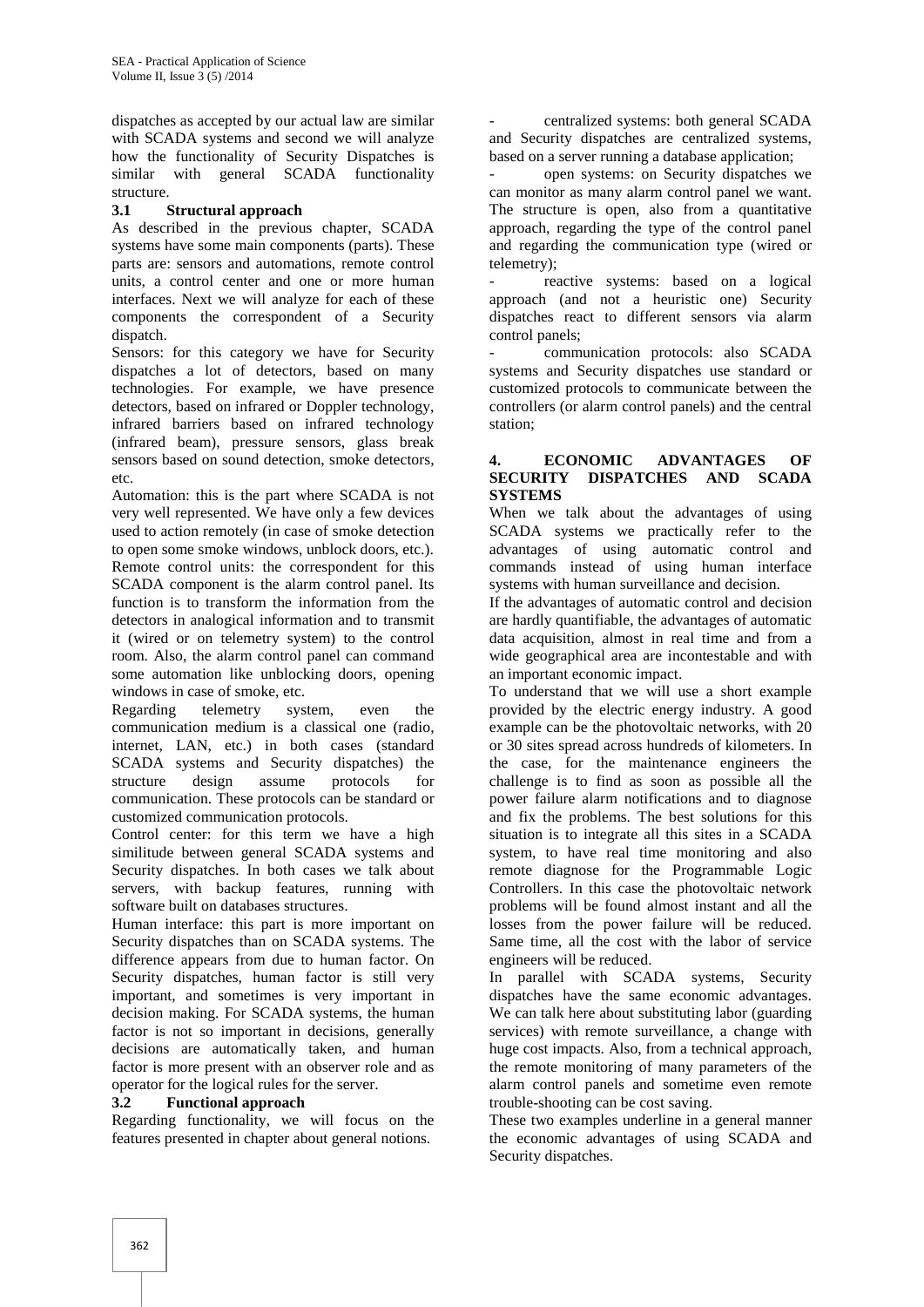# **5. CONCLUSIONS**

Taking into consideration the general structure of SCADA and the general structure of a Security Dispatch, we can extract a first conclusion, according to witch Security dispatches, as they are accepted by our actual law, can be defined like SCADA systems. Their structure and also their functionality are highly similar, in proportion of about 90%.

On the other hand, looking to the complexity of a SCADA system, applied for example on critical infrastructure networks, we can observe a lower complexity at Security dispatches than at SCADA systems.

These conclusions can be also applied to other security dispatches, for example at national video surveillance dispatches (not local dispatches).

An important issue that can be improved based on the SCADA example is the limitation of the human factor. At this moment, the human factor is still very important for Security dispatches. It would be desirable that, in a few years, the legislation and also the technology to minimize the interference of the human factor.

#### **6. REFERENCES**

- [1] ARTS.(n.d.).*Legislatie,* Retrieved November 11, 2014, from http://www.arts.org.ro/pagini/legislatie.php
- [2] ASIS Online.(n.d.).*Standards & Guidelines,* Retrieved November 11, 2014, from https://www.asisonline.org/Standards- Guidelines/Pages/default.aspx
- [3] AUTOMATION.(n.d.).*Reducing Labour Costs and Increasing Investor Confidence with Real- Time Monitoring of Photovoltaic Energy Network,* Retrieved November 13, 2014, from http://www.automation.com/pdf\_articles/contr olmicrosystems/SE-SUCCESS\_STORY- \_POWER-PHOTOVOLTAIC-V001.pdf
- [4] Caputo, A. (2010). *Digital Video Surveillance and Security.* Burlington: Butterworth- Heinemann
- [5] Cieszynski, J. (2007). *Closed Circuit Television.* Manchester: Butterworth- Heinemann
- [6] Golu, M., (1975). *Principii de psihologie cibernetică*. Bucuresti: Editura Stiintifica si Enciclopedica, 166
- [7] ISA.(n.d.).In*ISA – The International Society for Automation*. Retrieved November 09, 2014, from https://www.isa.org/
- [8] Kirchner, R. (2014). *Surveillance and Threat Detection: Prevention Versus Mitigation.* Waltham: Butterworth-Heinemann
- [9] Knapp, E. (2011). *Industrial Network Security.* Waltham: Syngress, 7, 8
- [10]NERC.(n.d.).In*NERC*. Retrieved November 09, 2014, from http://www.nerc.com/Pages/default.aspx
- [11]Radvanovsky, R. & Brodsky, J. (2013).*SCADA / Control Systems Security.* Boca Raton: CRC Press, 31, 33
- [12]SCADA.(n.d.).In*Wikipedia*. Retrieved November 10, 2014, from http://en.wikipedia.org/wiki/SCADA
- [13]TELEMETRY.(n.d.).In*Wikipedia*. Retrieved November 12, 2014, from http://en.wikipedia.org/wiki/Telemetry